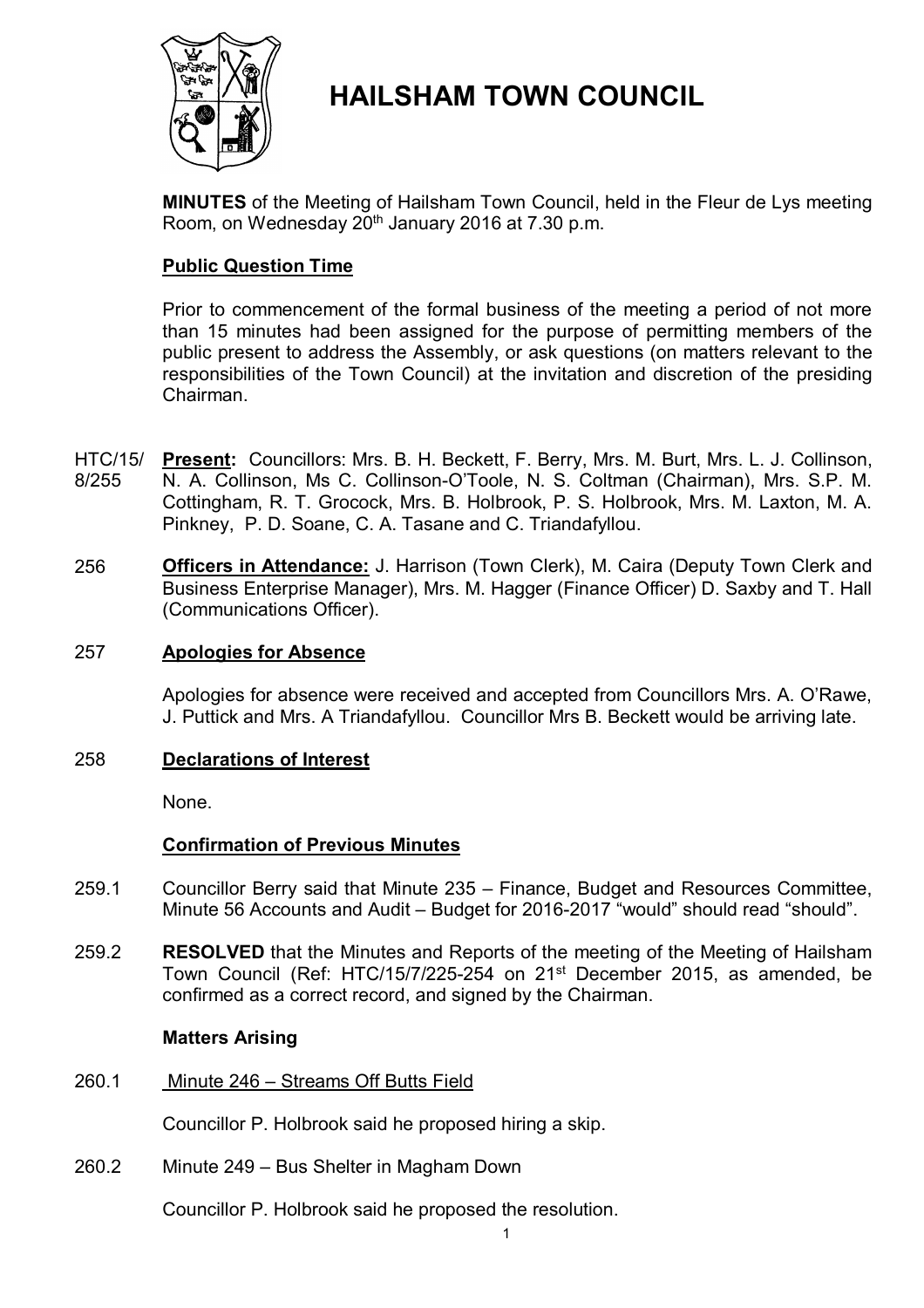260.3 Councillor Berry raised a Point of Order. He said it was correct procedure for the Proposer and Seconder of a resolution to be recorded.

The Town Clerk stated that the advice from SSLAC was that this was not the case.

#### 260.4 Minute 254 Reports to Council

Councillor Berry said that it was he that requested reports form the Police, Wealden District Council and East Sussex County Council be made available, not Councillor P. Holbrook.

### 261 **Committee and Panel Reports**

**RESOLVED**, after consideration in accordance with Standing Order 18(e), to receive the following reports of Committees, to approve and adopt the recommendations contained therein and the actions taken as reported therein**.**

A. Communities Committee Meeting (11<sup>th</sup> January 2016) B. Planning and Development Committee Meeting (15<sup>th</sup> December 2015 and 12<sup>th</sup> January 2016) C. Neighbourhood Planning Sub-Committee Meeting (14<sup>th</sup> January 2015)

Communities Committee 11th January 2016

### 262 Minute 115 – Committee Members Present

Councillor Berry said that whilst not a member of the Communities Committee, he was present.

Neighbourhood Planning Sub-Committee 14th January 2016

### 263 Minute 40.2 Paragraph 1 – Neighbourhood Plan

Councillor N. Collinson said that the results of the meeting were a welcome start to the process of producing a Neighbourhood Plan he was concerned about the Sub-Committee having full delegated authority. It was out of step with other Council committees.

Councillor Mrs. Laxton said that without delegated authority production of the Neighbourhood Plan would be slowed down; the time constraints on producing the Plan meant it was necessary.

Councillor Soane that the Neighbourhood Planning Sub-Committee would be a standing agenda item on all full Council meetings. The final decision on the Neighbourhood Plan would be made by a public referendum.

Councillor Ms Collinson-O'Toole said any financial decision should be taken by full Council.

The Town Clerk said that in his opinion small decisions should not have to wait for Council agreement, but financial decisions and the form and shape of the Neighbourhood Plan should come back to Council for its approval. He suggested having a report of the Sub-Committee on every other Council agenda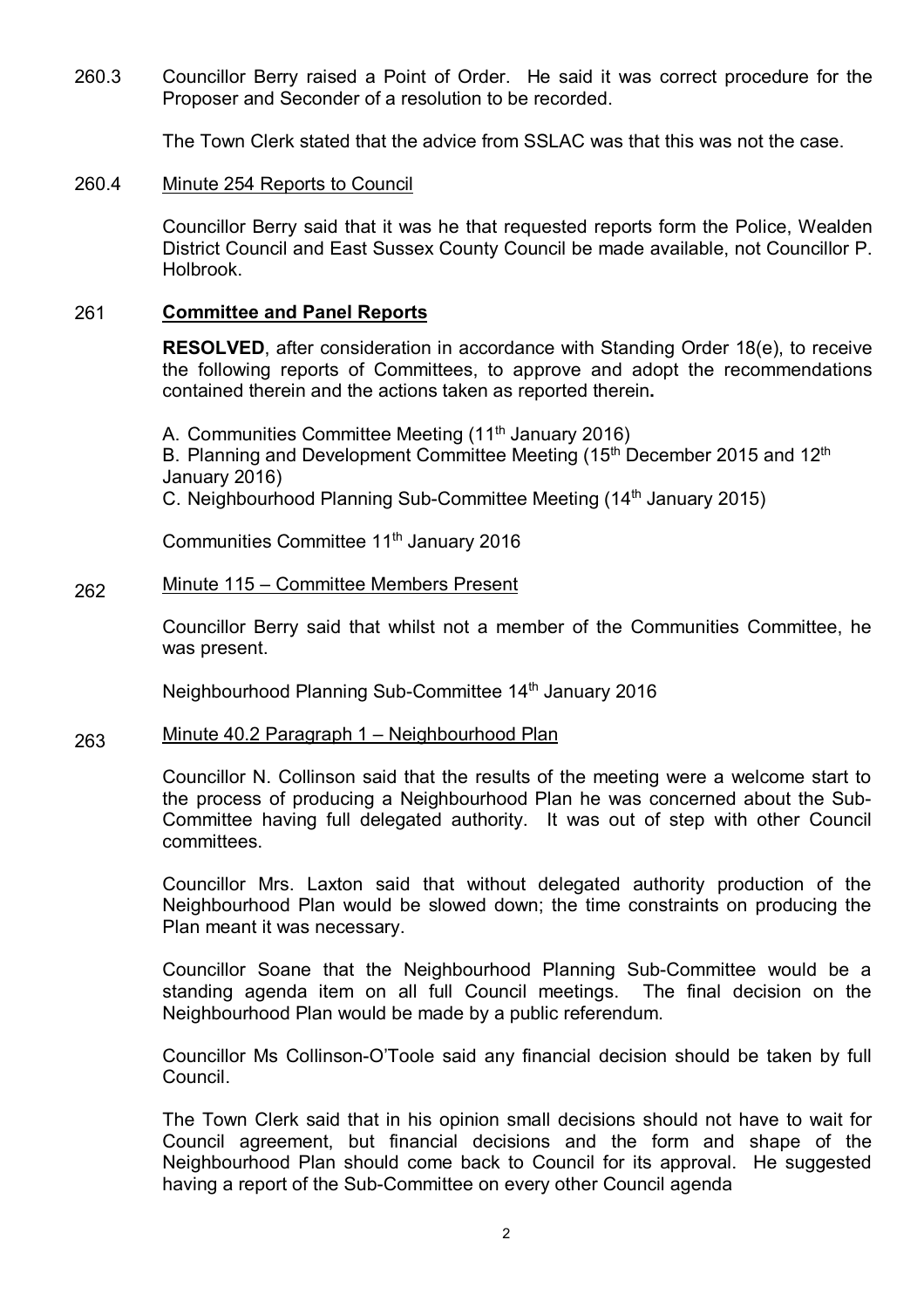**RESOLVED** to delete Minute 40.2 Paragraph 1 and insert "The Neighbourhood Planning Sub Committee will produce a roadmap to the development of a Neighbourhood Plan to report meetings of Hailsham Town Council along with financial matters.

This resolution was carried by 10 votes to 7. Councillor Berry requested that his opposition to the resolution be recorded. Councillor Moore requested that abstention from voting be recorded.

#### 264 Minute 40.2 Paragraph 7 – Neighbourhood Plan

Councillor Grocock said Mr Hinton was not a member of the Sub-Committee and, therefore, should not be investigating other towns' Neighbourhood Plans.

The Town Clerk said that Mr Hinton's role would merely be investigating which town to visit, not participating in the visit.

**RESOLVED** to amend Minute 40.2 Paragraph 7 to read "Councillor Mrs. Laxton and Mr. K. Hinton would investigate which towns would be suitable for a visit from members of the Neighbourhood Planning Sub-Committee.

### 265 **Hailsham Area Action Plan**

The notes of the Hailsham Area Action Plan Steering Group meeting held on the 14<sup>th</sup> December 2015 had been circulated with the agenda.

**RESOLVED** to note the notes and accompanying documents of the Hailsham Area Action Plan Steering Group meeting held on 14<sup>th</sup> December 2015.

### 266 **Councillor Mrs B. Beckett**

Councillor Mrs B. Beckett joined the meeting at 8.25pm.

### **Hailsham Works**

267 Members were asked to consider Hailsham Town Council's position on future funding of the "Hailsham Works!" project. The Town Clerk referred members to the officer's report circulated with the agenda.

> The Town Clerk outlined the background to the scheme; in August 2012 Hailsham Town Council had resolved to allocate £40,000 a year for three years. This funding included the rent of the building and programme of 12 cohorts, the tenth of which will be completed in March 2016. The twelfth and final cohort from this funding will be completed in September 2016.

> The Town Clerk suggested funding for a further three years, but with a robust form of monitoring and subject to a review each January.

> Councillor Mrs. M. Laxton said that the scheme had not been managed properly. She was concerned about the amount of money Hailsham Town Council was investing in the scheme and despite the very real difficulties some young people in Hailsham had, this was not value for money. She had experience of an inner London scheme called the Time Forward Project.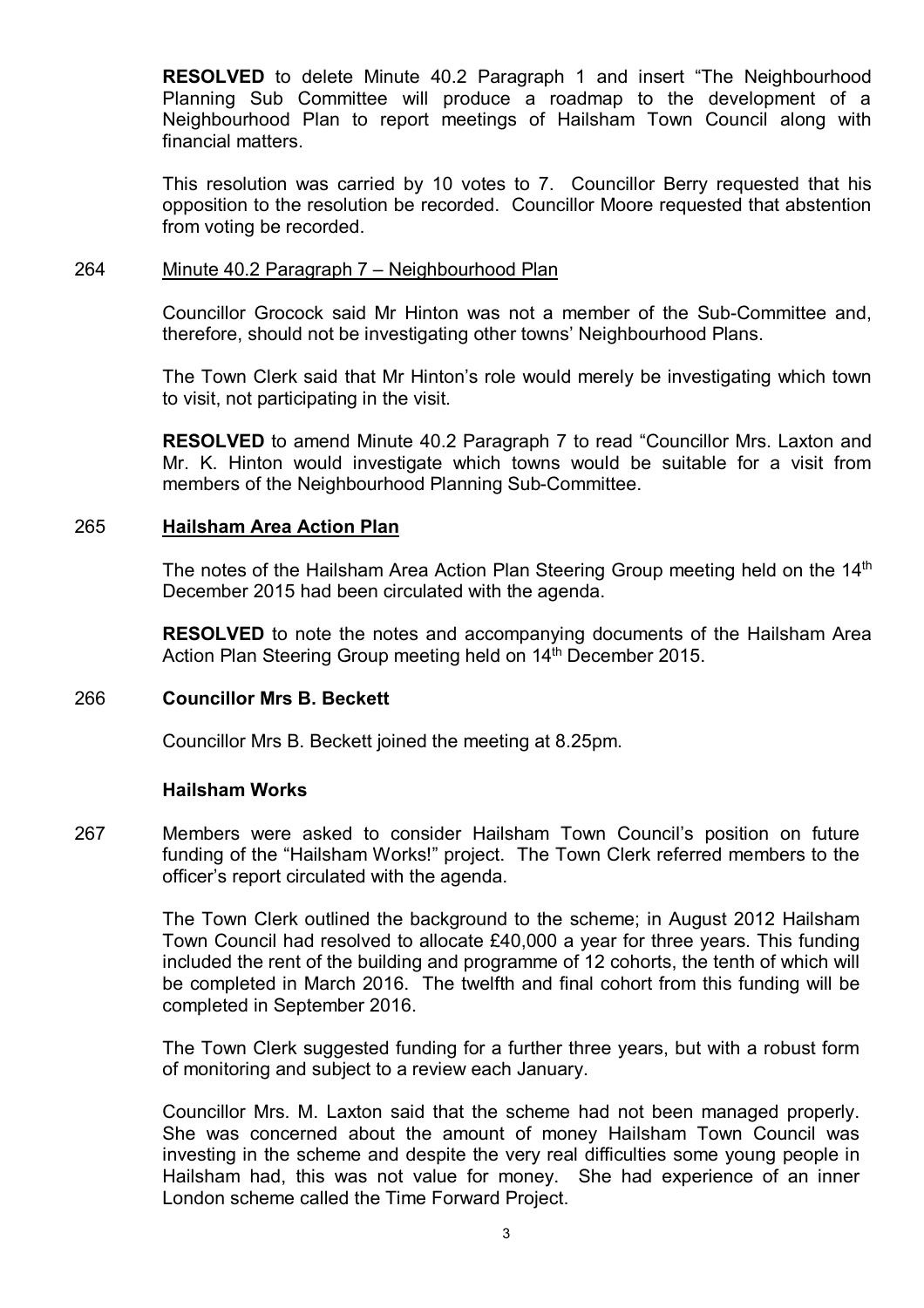Councillor Soane said that this scheme took a third of the Council's annual discretionary spend. He had no idea how this scheme fits into a clear set of priorities for the Council. Before agreeing to further funding the Council should set out its short, medium and long-term aims and objectives.

Councillor P. Holbrook asked who was responsible for the maintenance of the building.

Councillor N. Collinson said that the scheme needed to be monitored properly and regularly. This would help to achieve the results this Council expected.

**RESOLVED** to fund the Hailsham Works! Project for a further year with the proviso that the management of the scheme is accountable and clear objectives are set and met.

### **Precept 2016-2017**

268.1 Councillor Triandafyllou introduced this item and explained that when the Finance, Budget and Resources Committee met on 11<sup>th</sup> November 2015 it took into account the reduction in the grant from Wealden District Council but was unaware of the increase in housing in Hailsham; thus the recommendation was for a 2.5% increase in the precept.

> In light of the extra housing an increase in the precept by 4.51% would ensure no draw-down from reserves was necessary.

> Councillor Triandafyllou proposed for the 2016/2017 financial year to approve the budget of £942,062 and to increase the Band D rate by 4% from £114.6.98 to £121.66 and that £4204 be taken from reserves to make up the difference.

> The Town Clerk said he had received notification from the Wealden District Council Remuneration Panel that members' allowance would be increase in 2016-2017. This would take Hailsham District Council over budget by £841 for the next financial year if members voted to receive the allowance in full.

> Councillor Berry said he was against this proposal as it had not been discussed at the Finance, Budget and Resources Committee.

> Councillor Soane proposed a curb on spending and to use finance from reserves this year to meet commitments and take a root and branch look at expenditure.

> Councillor Ms Collinson-O'Toole said the proposed increase was minimal and equated to 39 pence per household per month.

#### 268.2 **RESOLVED**

a) to approve the budget of £942,062, and to increase the Hailsham part of the council tax by 4% from £116.98 to £116.98 and that £4204 be taken from reserves to make up the difference; as set out in the officers' report circulated with the agenda and as Appendix HTC/15/8/268 to these minutes.

b) that Wealden District Council is requisitioned for a precept of £872,521.00 for the financial year 2016/2017; and that the difference between the precept, grant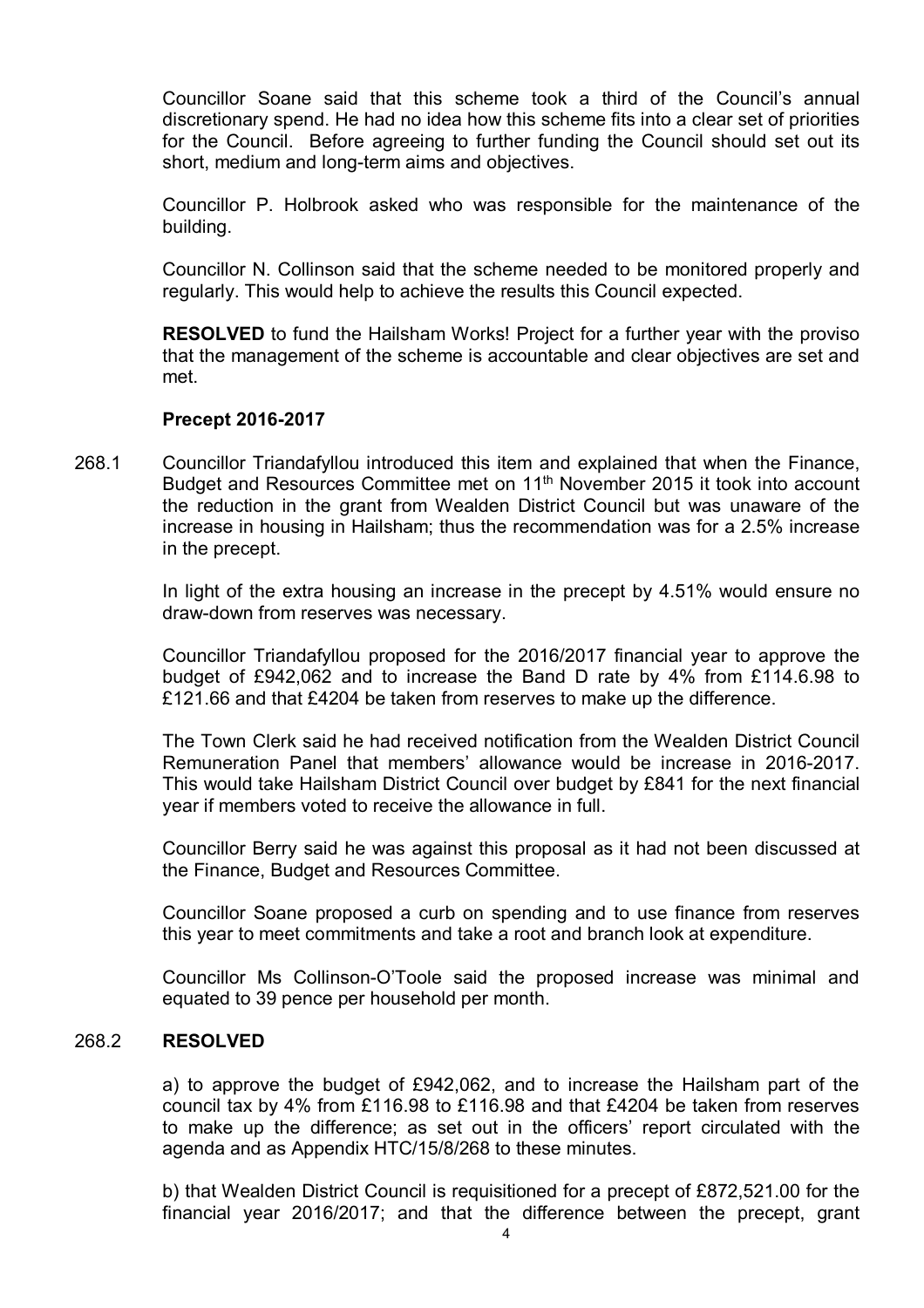(£65,337.00) and the budget (4204.00) is taken from reserves. This represents a 4% increase in the Band D Tax Rate.

The resolution was carried by 13 votes to 7.

Councillors Berry, Mrs. B. Holbrook, P. Holbrook, Mrs. Laxton, P. Soane, C. Tasane and Miss J. Wells requested that their opposition to the resolution be recorded.

### 269 **Councillor Memorial**

Members were asked to consider providing a suitable tribute or permanent memorial for Councillor Mrs. Stella Henstock who passed away last year.

**RESOLVED** that the Conservative group would purchase a tree, the Liberal Democrat group would purchase two rose bushes and that the Councillors Mrs B and P Holbrook would purchase a plaque for planting in land around the Common Pond, as a memorial for Councillor Mrs. Stella Henstock.

### 270 **Equalities Policy**

The Council was asked to consider adopting an Equalities Policy. The Town Clerk referred members to draft policy circulated with the agenda, this was largely based on that of another town council which was recommended as an example of good practice by SSALC.

**RESOLVED** to adopt an Equalities Policy as attached to these minutes.

### 271 **Residents' Forum**

The Town Clerk referred members to the officer's report circulated with the agenda, they were asked to consider a request from Hailsham Forward to initiate a Residents' Forum.

Discussion ensued.

**RESOLVED** to decline Hailsham Forward's request to start a Residents' Forum and refer the matter to the Strategic Projects Committee for further discussion.

### 272 **Nelson Victor Carter VC Stone**

The Town Clerk updated the meeting on the plans for the event to unveil the VC Memorial Stone for Nelson Victor Carter. Details of the proposal were circulated with the agenda. The Works Supervisor was liaising with Councillor Berry over the positioning of the stone at the war memorial.

**RESOLVED** to hold the Hailsham event as soon as possible after the Eastbourne event on Saturday 2<sup>nd</sup> July 2016; and that all past Mayors be invited to attend the ceremony.

### 273 **Twinning Association**

Councillor P. Holbrook declared an interest in this agenda item as he is a member of the Hailsham and District Twinning Association.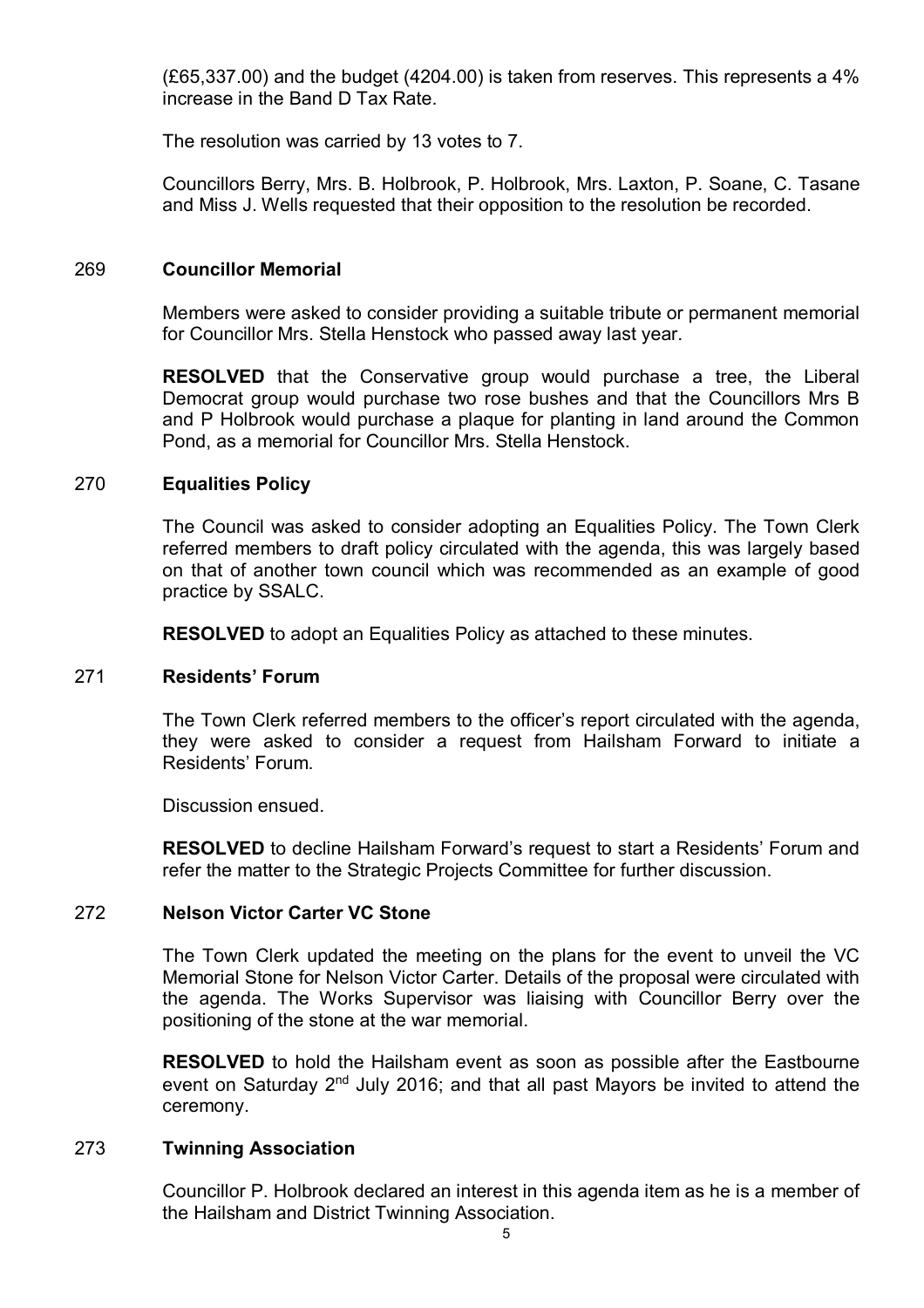The Chairman referred members to the presentation given by representatives of the Hailsham and District Twinning Association at the meeting held on 21<sup>st</sup> December 2015.

**RESOLVED** to maintain a friendship link at nil cost with the town of Remshalden in Germany but there should be no formal twinning policy.

### **Councillors' Questions/Information Forum**

#### 274 Hailsham Hero

The Chairman said that he had received six nominations for the Hailsham Hero award.

#### 275 Youth Café Visit to Kabubbu

The Town Clerk reported two events to raise funds for the Youth Café trip to Kabubbu in Uganda. The first was a sponsored back and chest wax and the second was a quiz evening on 25<sup>th</sup> February to be held in Chapter 12.

#### 276 Bus Shelter in Battle Road

Councillor P. Holbrook reported that an East Sussex County Council officer was unaware of the new housing development off Battle Road whilst repositioning a bus shelter.

#### 277 Vine's Farm

Councillor P. Holbrook said that he had visited Vine's Farm about their barn. There had been interest shown by English Heritage.

#### 278 Condition of Roads

Councillor N. Collinson asked the Town Clerk to write to East Sussex County Council about the poor condition of the roads.

#### 279 **Furniture Now Charity**

Councillor N. Collinson said he wanted to make members aware of the new charity facility in Station Road Industrial Estate. He suggested representatives attend a future Council meeting

#### 280 Assets Committee

Councillor Mrs. Laxton asked if a meeting of the Assets Committee could be arranged as soon as possible.

#### 281 Conduct at Meetings

Councillor Mrs. L. Collinson asked that members conduct themselves properly at Council meetings and that respect is shown to other members.

282 East Sussex County Council reports